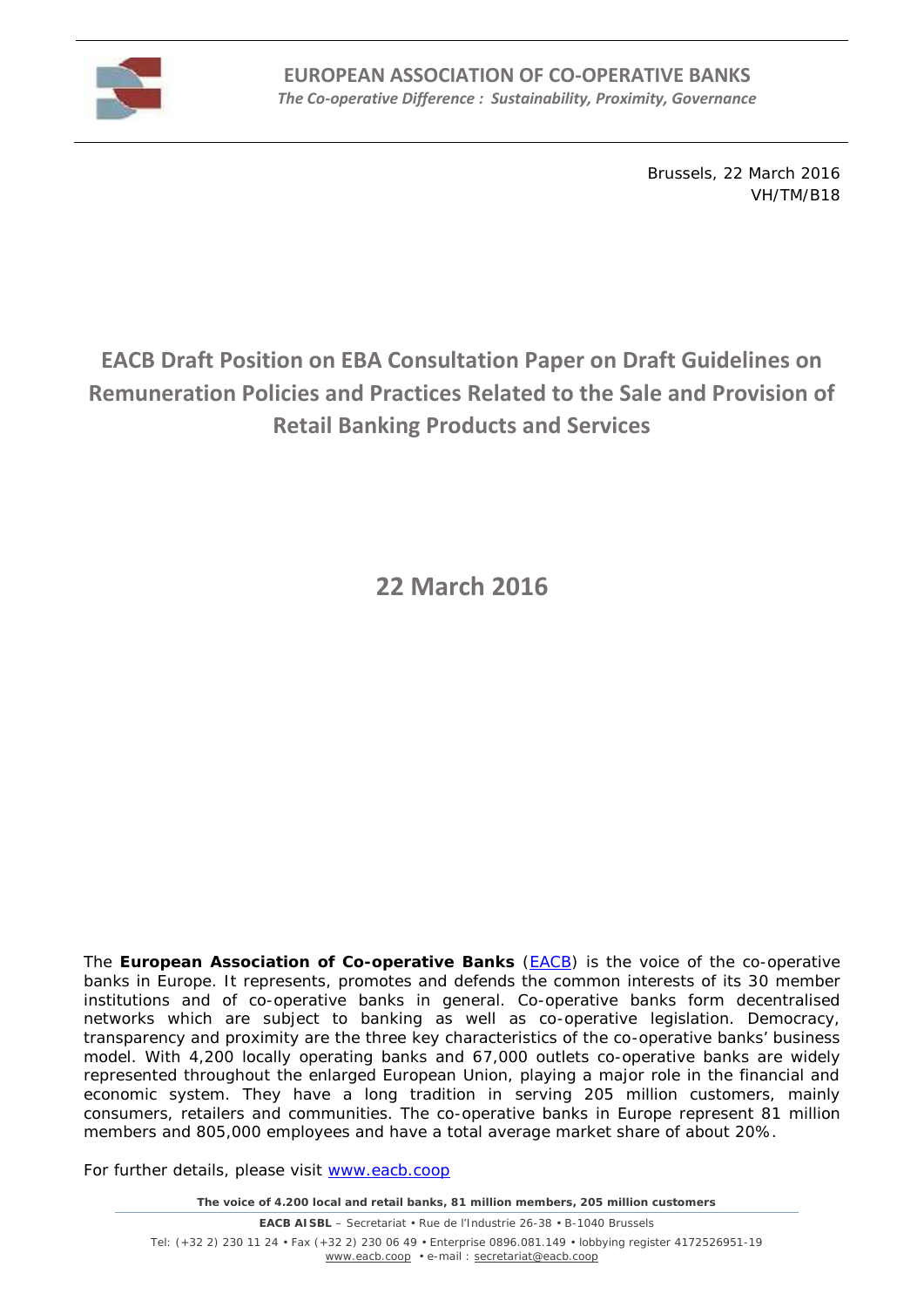

# **Introduction**

The EACB welcomes the opportunity to participate in the public consultation on the EBA draft Guidelines on Remuneration Policies and Practices Related to the Sale and Provision of Retail Banking Products and Services (EBA draft Guidelines).

Generally, we support the EBA initiative to align remuneration incentives with the interests of the customers in a way that would prevent mis-selling and enhance consumers' protection. This approach is not completely new for the European regulators, so eventually it is also known at national level too. Yet, although there are similar provisions already in force in terms of content, they are based on a different personal and material scope of application. In particular, ESMA has issued similar guidelines<sup>1</sup> which apply to employees and products from the area of investment services (ESMA guidelines), while the current EBA draft Guidelines relate to the offering and provision of banking products and services by employees in retail banking (credit agreements and other forms of credit, deposits, payment accounts, payment services, payment instruments, other means of payment and electronic money). Thus, according to the EACB members the challenge would be more how to expand the scope of applications of rules which are already to a great extent part of the European and the national regulatory frameworks. An indispensable condition for this would be the good alignment between the various legal provisions, which would ensure their consistent and efficient application. Such an alignment should be more comprehensive and capture all existing relevant rules.

EACB members also note that while the legitimate ultimate aim of the EBA draft Guidelines is to prevent the design of remuneration systems that allow customers' interest to be negatively affected, this should not discourage the relevant staff members from active sales policy. Active selling is crucial to good customer service and generally, the business model of a retail bank naturally focuses on a good and fair relationship with customers. Therefore, from a more general perspective, the institutions should be able to align their remuneration policy and practice with other prudential requirements (such as business strategy, objectives, values ), while duly considering their customers' interests.

Finally, EACB gladly takes this opportunity to comment on some specific draft provisions with a view to contribute to an efficient regulatory solution.

# **EACB General Comments**

EACB members note that the multitude of new regulatory rules in recent years has resulted in a number of separate provisions for the remuneration practices of different employee categories or different services offered by them. However, there does not seem to be an overall concept aligning these measures. In consequence, a reasonable implementation of regulatory law into the remuneration practices of the institutions is becoming increasingly difficult. This is because individual directives, regulations, guidelines or their respective national implementations are based on different scopes of application and definitions of "relevant persons". However, in small and medium-sized institutions especially, employees offer services to

<sup>&</sup>lt;sup>1</sup> ESMA Guidelines on remuneration policies and practices (MiFID)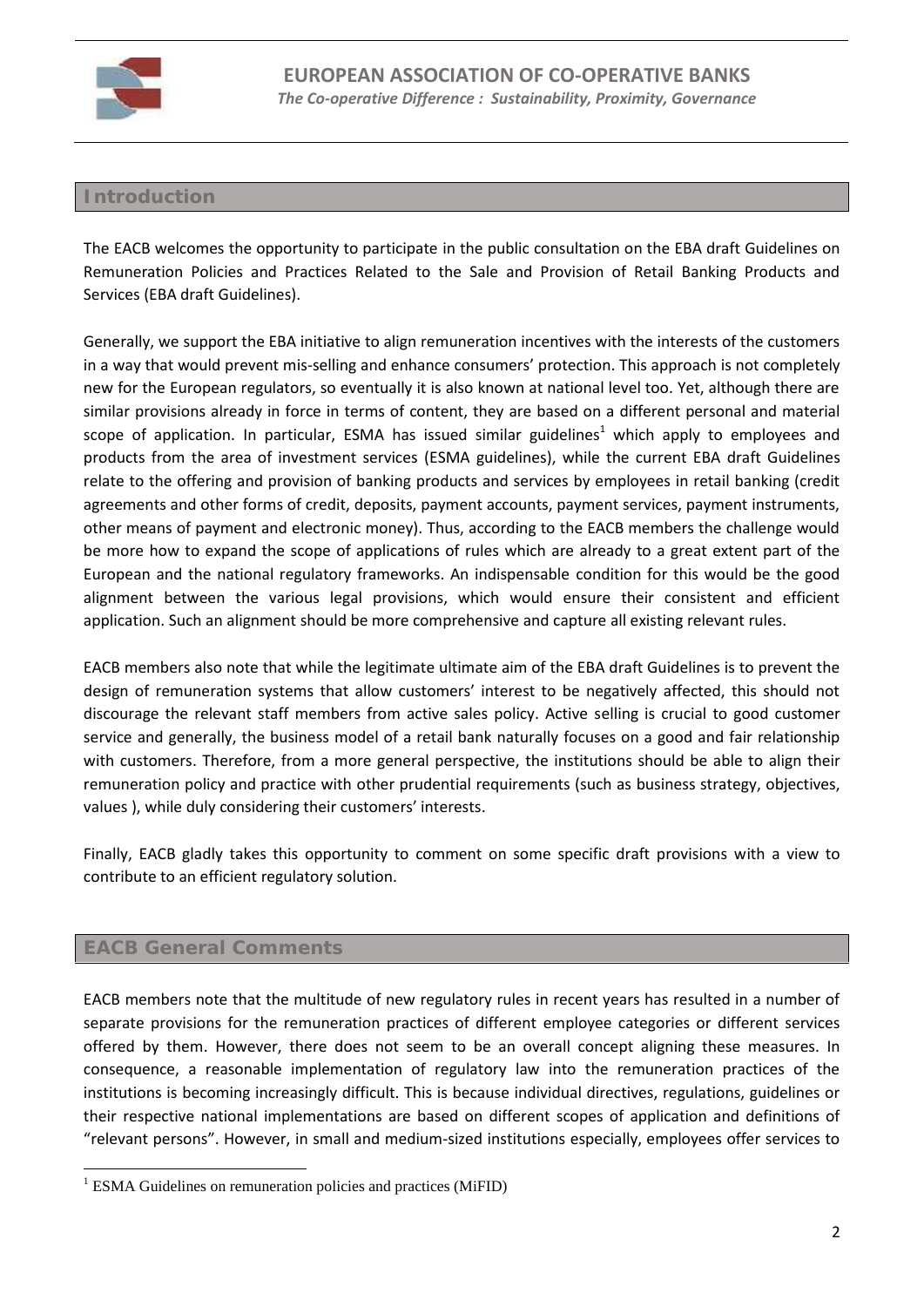

consumers (private clients) as well as to business clients and it is not unusual for employees to advise on product categories which are subject to different regulatory requirements. Thus, an employee who offers financial instruments, credits and other banking products for consumers will be subject to a range of partially different regulatory rules on European level, which are governing his actions and remuneration.

The application of all the regulatory standards altogether could be quite burdensome for all institutions, and in particular the medium-sized institutions hardly stand a chance to comprehend and follow-up on regulatory requirements. At the same time, however, there are several overlappings to be found with European regulatory frameworks for the remuneration systems.

In this respect, the relationship between the current EBA draft Guidelines to the ESMA guidelines is particularly unclear. The ESMA guidelines aim to protect the clients' interests, especially regarding retail clients. However, within the framework of the MCD and the current EBA draft Guidelines the focus lies on consumers. In our understanding consumers are just a subset of "clients" and the latter category also includes cooperative customers and SMEs. If the EBA intends to set different regulatory requirements for consumers and for clients in general, it should also underline the objectives for doing so. In case the EBA draft Guidelines remain unchanged in view of the notion of consumers, it will remain to be seen how the national legislator will implement the guidelines in this respect.

Finally, we also note that the relation between the current EBA draft Guidelines with the EBA Guidelines on Sound Remuneration Policies should be clarified. Given the broader scope of the EBA Guidelines on Sound Remuneration Policies and their subsidiary application, inconsistencies should be avoided.

# **Specific comments on the EBA draft Guidelines**

# *Q1: Do you agree with the Guideline 1 on design? (Part 4, Section 4.1)*

# Paragraph 4.4.1.1

With reference to draft paragraph 4.4.1.1., which lays down the features of the design of the remuneration policies, we note that it should be clarified that the design and implementation of remuneration policies and practices takes duly into account all prudential requirements, including among them the rights and interests of consumers. The relevant level 1 acts do not provide a possibility for a restrictive design of such policies, where one of the requirements is given an exclusive preference. Thus, for instance, Directive 2013/36/EU (CRD IV) specifically stipulates in Article 92(2)(b) that the remuneration policy has to be in line with the business strategy, objectives, values and long-term interests of the institution as well. Directive 2014/17/EU (MCD), too, is based on the same standards that include legitimate recognition of interests of the institution (Article 5 (3) b) .

In this context, we note that occasionally conflict of interests might arise in all aspects of life. This is recognised under paragraph 4.4.1.2., which envisages that, when designing the remuneration policies and practices, institutions should consider whether these policies and practices introduce any risks of detriment to consumers and should mitigate such risks from arising. But in such cases, what is decisive from a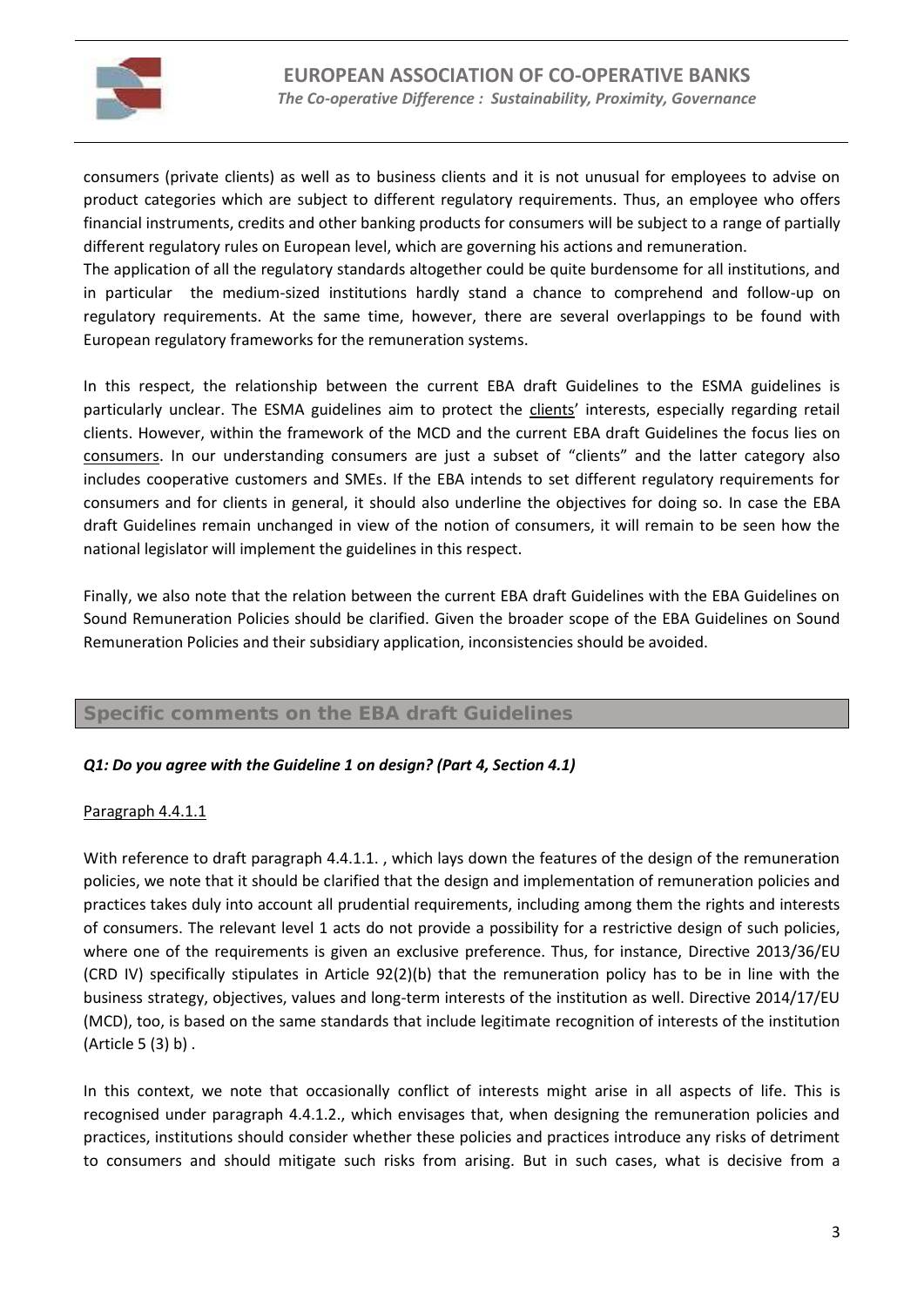

regulatory point of view, is that there are effective measures put in place to prevent adverse affects on the consumers' interests.

Thus, in our opinion, the EBA draft Guidelines would benefit from a more precise wording that reflects the need for the institutions to align their remuneration policy and practice with all legally provided criteria and not to exclusively focus on a single one, while also ensuring that there are solid safeguards for the consumers' protection.

## Paragraphs 4.4.1.4. and 4.4.1.5.

Pursuant to paragraph 4.4.1.4. und 4.4.1.5. the institutions shall define appropriate qualitative and quantitative criteria to assess performance of a relevant person in the remuneration policy.

In this context it should be noted that due to the variety of banking products and categories of relevant staff members (service and client advisors, private bankers, branch managers), it's only possible for institutions to create a broad and wide range of performance-measuring criteria.

## Paragraph 4.4.1.6.

Pursuant to paragraph 4.4.1.6., the institution should not design remuneration policies and practices that promote, to the potential detriment of the customer, the offer or provision of a specific product or category of products that is more profitable for the institution. It is unclear against what criteria the "potential" detriment would be measured. Besides, this alone could constitute an infringement of consumers' rights.

The suggested wording significantly restricts the institutions' choices for product and risk strategies and affects their product portfolio decisions. Given the limited possibilities for the banks to "promote" products which fit into the banks' growth/sales/product strategies, the variety of the offered products may easily be reduced and eventually the existing product market-share levels will be preserved.

The institutions, just as much as actors in other sectors that affect the consumers' financial situation (sale of real estate, cars or other objects of value), should retain the opportunity to achieve returns. Profitability as such is not a bad thing. From a consumer/client protection perspective, it should not be relevant whether a product is more profitable for the bank than another product, as long as the consumers' wishes and potentials are safeguarded. Such a restriction of remuneration policy would unreasonably endanger the opportunity to achieve returns and to safeguard the future existence of the institution.

# Paragraph 4.4.1.7.

In case an institution's remuneration policy allows for variable remuneration in addition to fixed payments, the ratio between the fixed and variable components has to be appropriately *balanced* and take into account the rights and interests of consumers. In addition to this, a flexible policy on variable remuneration is required, including the possibility to pay no variable remuneration at all where appropriate. In this respect, the EACB notes that the EBA adopted last year extensive Guidelines that consider the fixed and the variable components of the remuneration, also reflecting on the need for them to be appropriately *balanced*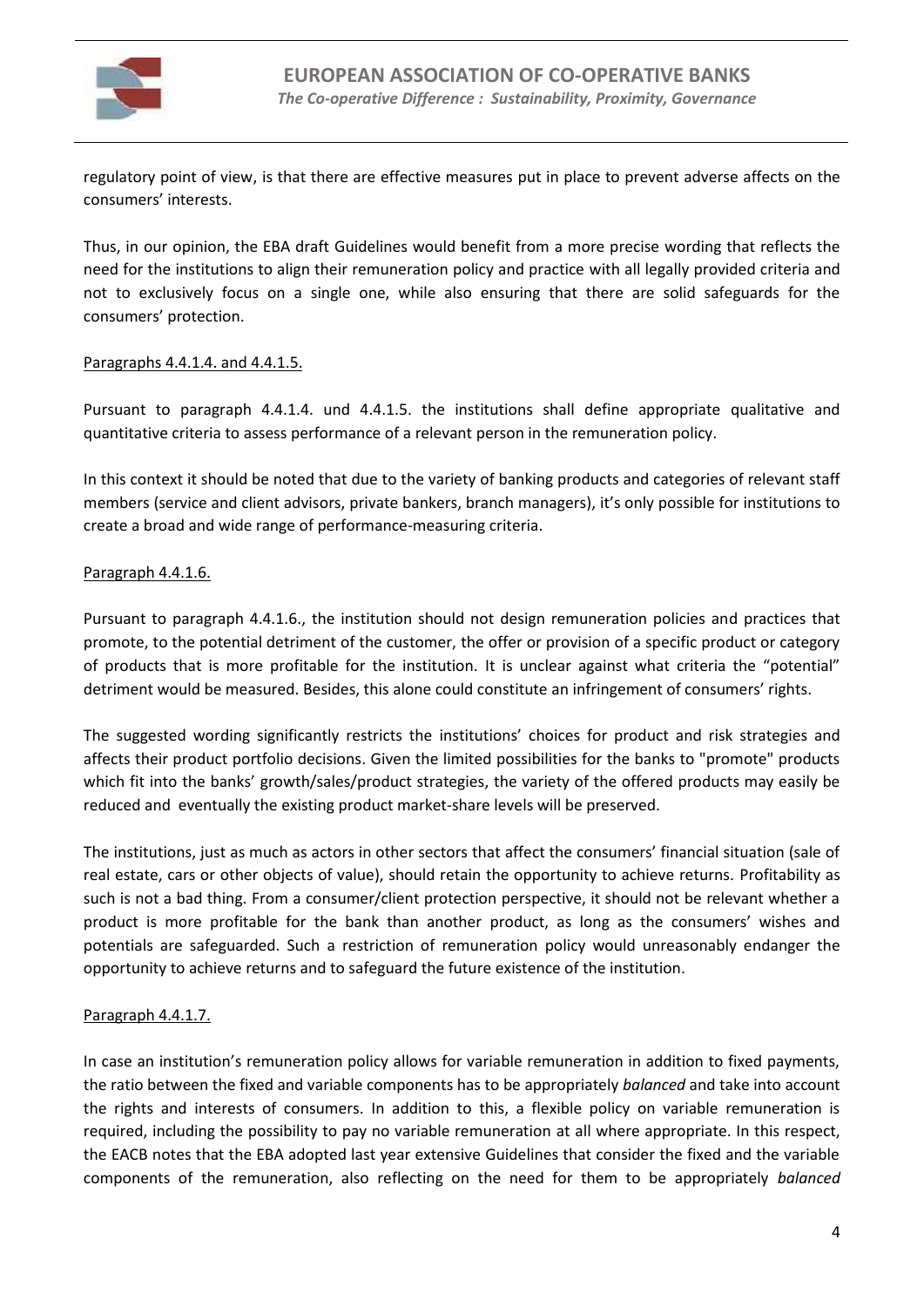

(paragraph 30 EBA Guidelines on Sound Remuneration Policies). In this context, the current drafting of paragraph 4.4.1.7. may be interpreted as either leading to some overlaps with the EBA Guidelines on Sound Remuneration Policies, or as introducing an additional balance test exclusively for the sales staff without clear indications of its features and without reference to the legal base.

Furthermore, the EACB notes that Article 94 (1) (g) CRD IV has already introduced a general ceiling governing the ratio between fixed and variable remuneration components, the so-called "maximum remuneration ratio". The current draft provision of paragraph 4.4.1.7. may easily result in additional burdens for the banks as they will be forced to apply additional criteria when deciding on the ratio of fixed and variable components of the remuneration, even if the maximum remuneration ratio is not exceeded. This goes beyond the mandate provided under some Level 1 acts. The European Commission has only recently studied the impacts of the maximum remuneration ratio and that the results of this public consultation have not been published yet.

In light of the aforementioned, we are of the view that the requirements set out in paragraph 4.4.1.7. do not seem to be appropriate at this point in time.

# *Q2: Do you agree with the Guideline 2 on documentation? (Part 4, Section 4.2)*

# Paragraph 4.4.2.1.

The scope of the documentation exercise does not seem to be fully precise. Thus, it is unclear how the documentation may go beyond (to the extent it "is not limited to") the objectives of these policies and practices. Additionally, the current wording creates uncertainties as to whether such documentation could be also discretionary requested for staff members not covered by the current EBA draft Guidelines. This may lead to unjustified burdening on some institutions. Some clarifications have to be made and in any case, the requirement should not go beyond the scope of the Guidelines which regulate similar subject matter in a different area (investments.)

# Paragraph 4.4.2.2.

It is not clear how banks can record the practical implementation of remuneration policies and practices. How to demonstrate compliance to Competent Authorities is already explained in paragraph 2.1. ("The institution should document remuneration policies and practices […] and make them available to the competent authorities upon request."). Paragraph 4.4.2.2. seems to be unclear and, at the same time, superfluous. In fact, the documentation and the related storage is adequate to demonstrate that remuneration policies and practices are compliant with the regulation to Competent Authorities. For avoidance of any misinterpretation and in order to insure more clarity, we suggest that paragraph 4.4.2.2. be deleted.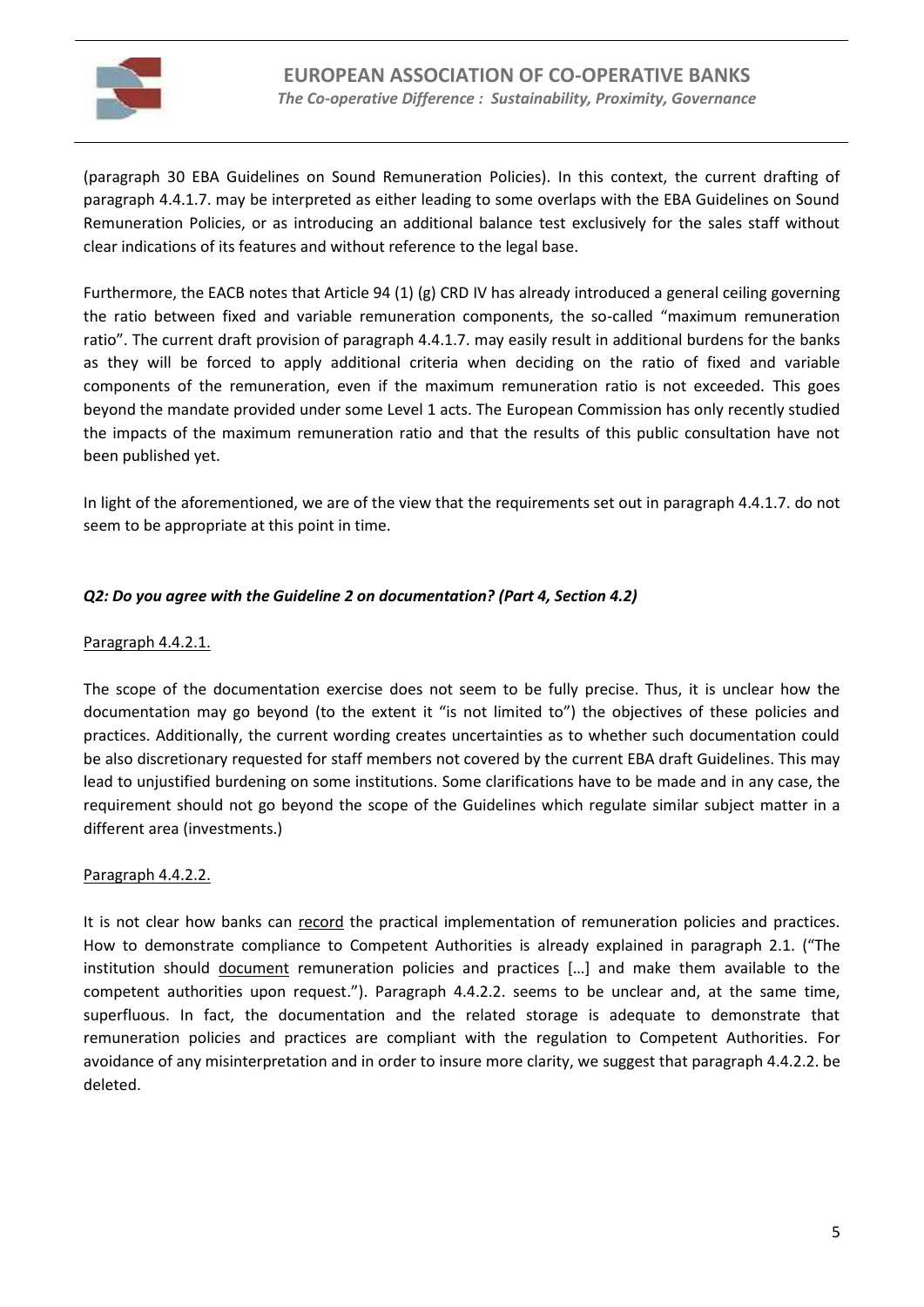

## *Q3: Do you agree with the Guideline 3 on approval and monitoring? (Part 4, Section 4.3)*

## Paragraphs 4.4.3.1., 4.4.3.2. and 4.4.3.4.

The management body structures in the EU are diverse. Since the "management body" is widely defined in the EBA draft Guidelines, so as to capture the management body in its management and supervisory function, further clarification of who will eventually be responsible for the institutions' remuneration policies and practices could be helpful (paragraph 4.4.3.1.). In the same vein, it would be a very useful precision also for the purposes of paragraph 4.4.3.4., according to which changes to the remuneration policies could be made only with an approval of the management body or its delegate, respectively.

In a similar fashion, in order to properly assess the proposed draft provision in paragraph 4.4.3.2. and to avoid its future mis-implementation, it should be clearly specified that the "independent advice" should be provided by an independent internal control function, or an independent internal body, or, where established, by the Remuneration Committee of the bank and not by an external body. Seeking external advice would only entail disproportionate additional costs for the institutions.

## Paragraph 4.4.3.3.

In our view it's the general role of the compliance function to analyze how the remuneration policies and practices affect the institutions' compliance with legislation and regulations and internal policies, including with the current draft EBA Guidelines, once they become effective. This is also in line with the EBA Guidelines on Sound Remuneration Policies, adopted in late December 2015. This, however, is without prejudice to the role of the internal audit function, which should carry out a review of the design and implementation of the remuneration policies in general, and policies to the sales staff in particular. This should be clearly outlined, to ensure more consistency and avoid misinterpretations in application. The entire monitoring mechanism has to be aligned with the EBA Guidelines on Internal Governance and its forthcoming modifications.

#### *Q4: Do you see a need for any additional requirements?*

As stated above, the EACB members are of the view that there should be an alignment of the existing requirements that would avoid overlapping and ensure consistent application, rather than ever-enhancing rules applicable in various areas.

#### *Q5: Do you have any other comments?*

#### Paragraph 4.2.8 and 4.2.9.

The EACB members find concerning the possibility left to the competent authorities to apply the EBA draft Guidelines in relation to other persons other than consumers (paragraph 4.2.8. of the draft Guidelines). Firstly, we note that the main purpose of the EBA draft Guideline is to protect consumers, while the SMEs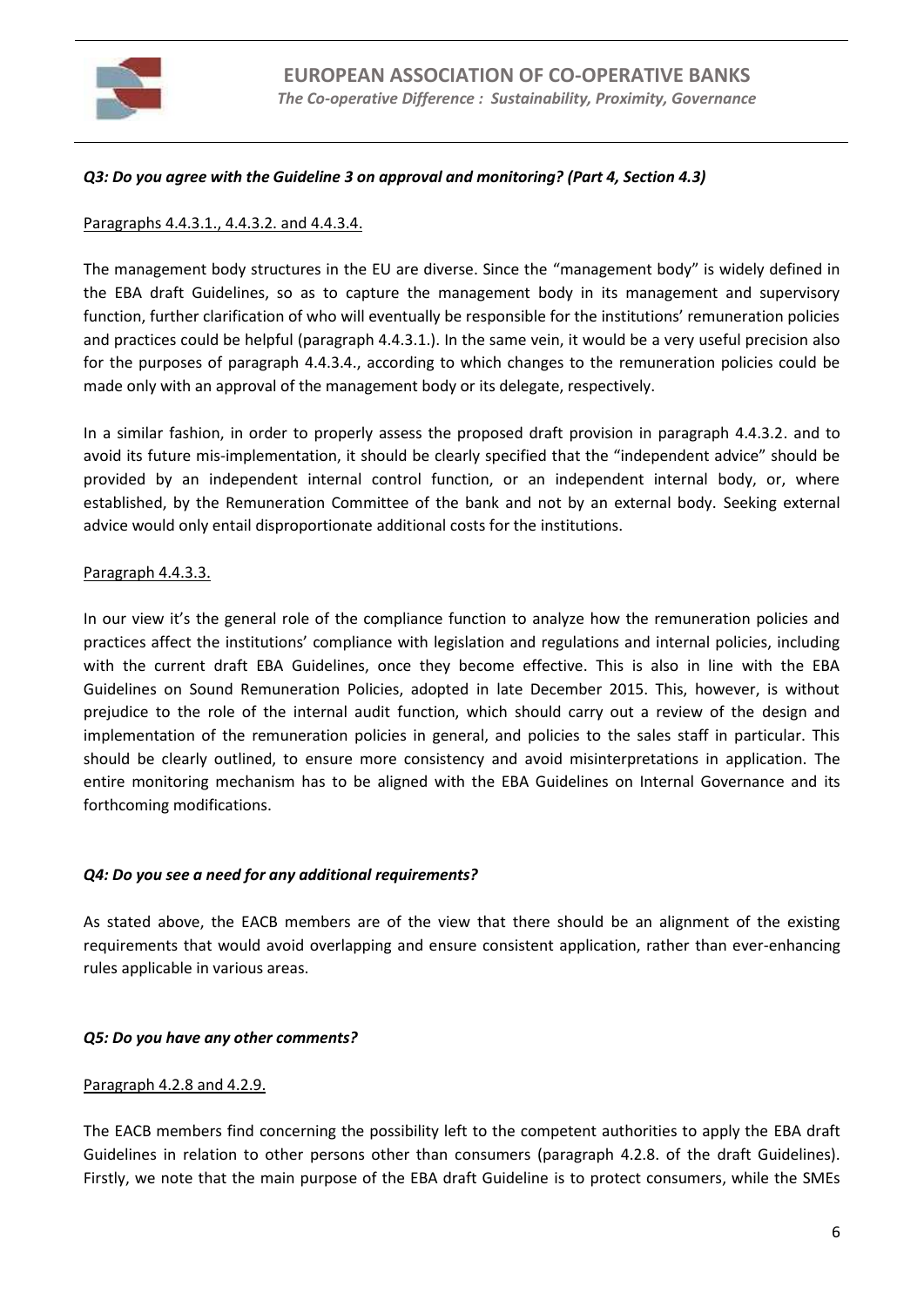

and micro-enterprises generally relate to banks for commercial reasons, in a "B2B" connection. Secondly, leaving to Member States the freedom to rule or not, on this specific point, may lead to different regulatory solutions with distortive effects from a competition point of view. Therefore, we suggest deleting the paragraph 4.2.8.

In a similar fashion and for sake of the consistent application of the EBA draft Guidelines EU-wide without knock-off effects on competition, the discretion provided to the competent authorities under paragraph 4.2.9. to extend further the scope of the guidelines should be removed.

## Paragraph 4.2.13.

Since the definition of "remuneration" is key for the proper application of the EBA draft Guidelines, we stress on the need to specify how to assess all non-monetary forms of remuneration and in particular career progression. It should be clarified that such advantages have to consider "non-monetary forms of remuneration" only when they are directly and solely linked to the sale of a specific retail banking product or service.

## Examples of bad/good practices referred to in the Consultation document (paragraphs 3.2.14. and 3.2.15.)

The EBA draft Guidelines seem to have been developed against a background of both undesirable remuneration examples and benchmark remuneration policies and practices that have to be encouraged. In this respect, while we appreciate the clarity such an illustrative approach brings, we note that the proper judgement on such practices and policies requires their in-depth analysis. Their universal categorization as "bad" or "good" is hardly convincing since they very much depend on the individual circumstances in which they are applied and on the criteria against which they are measured.

In paragraph 3.2.14. (Rationale) the EBA lists a number of bad practices that should be avoided in the future to ensure enhanced consumers' protection. According to the EBA an example of such a bad practice is the organization of competitions among staff members with a view to incentivize them to outperform their peers. In this context, we note such a generalization has to be avoided. Indeed, when carried out "in a right way", such kind of incentives may ensure more active staff involvement in offering relevant products and high-quality services to consumers, which eventually may lead to an improved customer experience.

Furthermore, in paragraph 3.2.15. (Rationale) the EBA provides a list of good practices and policies, which if applied, may enhance customers' protection. In this context the EACB members note that the example as laid down by paragraph 3.2.15. (second indent, p.9) basically corresponds to the "deferrals" which are outlined in the EBA guidelines on sound remuneration policies (EBA/GL/2015/22). In this context, the EBA has issued its "Opinion on the Application of Proportionality" of 21 December 2015 (EBA/Op/2015/25), in which deferrals are discussed as well: with respect to the administrational burden and the low amount of variable remuneration, the EBA expressly asks for legislative amendments of the CRD-IV directive in order to allow for an exclusion of small and non-complex institutions from the obligation to use deferrals. **In our view, all provisions regarding remuneration techniques should remain reserved for the EBA guidelines on Sound Remuneration Policies.**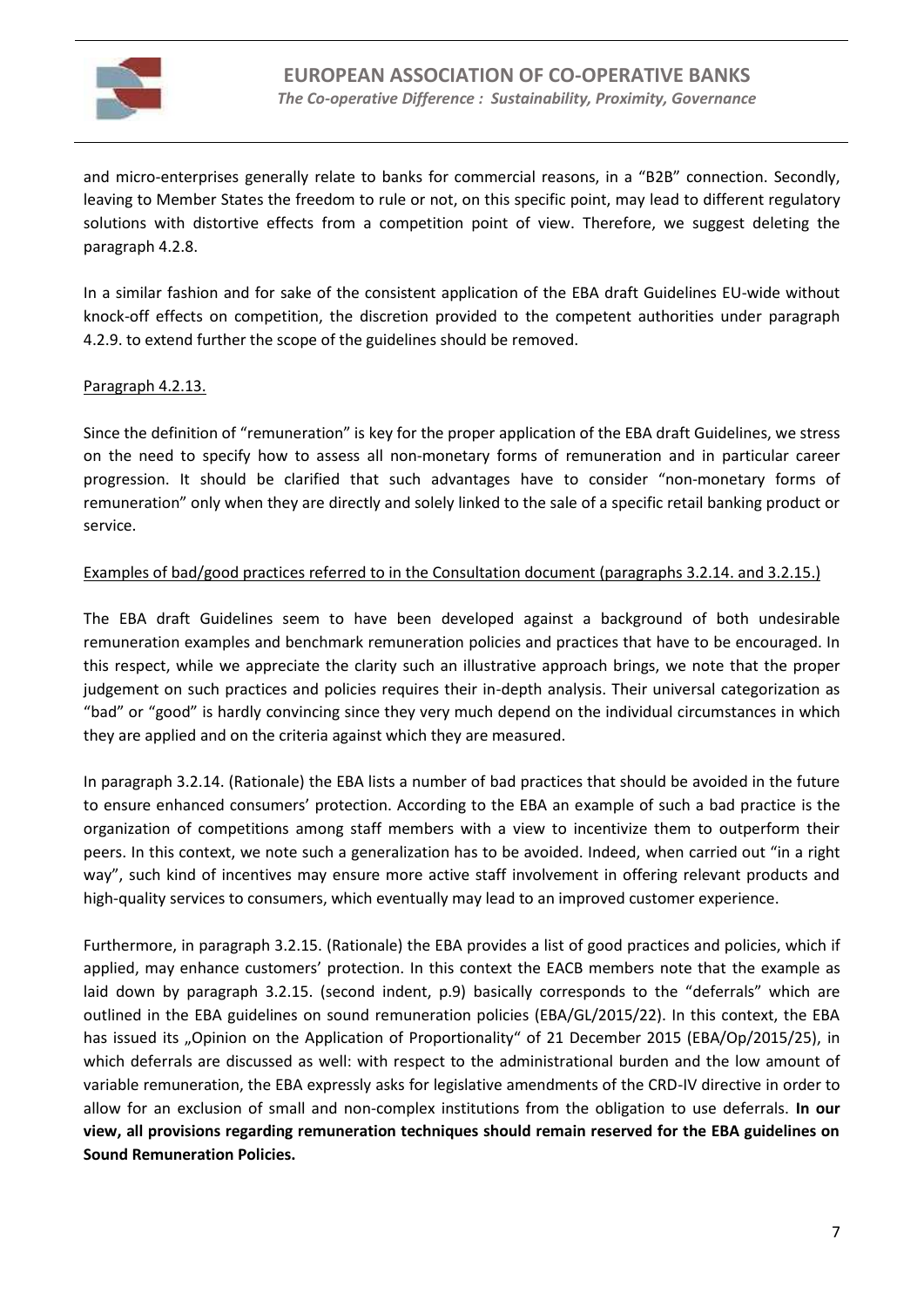

Against this backdrop, we specifically outline the requirement for the financial institution to pay out the variable remuneration in several tranches over an appropriate time period in order to adjust for, and take into account, the long term outcomes for the consumers (paragraph 3.2.15., second example). In case the EBA aims at the customer's return, it should be made clear that, at the time of sale, the return of a product crucially depends on the choice of risk and the development of various economical determining factors. As long as the consumer does not opt for a fixed interest rate and a specified term there are limits to the predictability of long term outcomes for the consumer, if they are open to prediction at all. At any rate, the remuneration of the bank employee is most likely of no relevance in this context. The customer's return is dependent on his intentions in choosing a product and on the degree of risk he is willing to take. With regard to the mis-selling by staff in financial institutions, it is impossible to draw conclusions from the final return of a product. In certain cases, this can even lead to significant contradictions with regard to the qualitative requirements for customer advice. This could be the case, if a client is not advised properly and the advice does not take into account the clients potential and his risk affinity, but the risk materializes in a high return for the customer nevertheless.

In addition to this, the practice of payments in tranches is economically unsound in many cases, in which only low amounts of variable remuneration are paid. To stretch these kinds of payment over a period of time would only cause additional administrational burdens that would be out of proportion to the amount of variable remuneration in question. The call for more elaborate remuneration schemes would only promote the transformation of variable remuneration elements into fixed payments and the deletion of such remuneration elements without substitution. Although the requirement of payment in tranches is not taken up by the actual guidelines under paragraph 4.4. of the consultation paper, it should be avoided in the document altogether for the reasons stated above.

In paragraph 3.2.15. (sixth indent, p. 9) the EBA describes as an example for good practices contacting a sample of consumers after they have been offered or provided a banking product. This should be done by staff independent from relevant persons. The purpose of contacting consumers is to survey consumers' satisfaction with the services offered. However, customer satisfaction is generally hard to measure, if it is a measurable criterion for the protection of consumers' rights and interests at all. This is because the quality of consumer feedback is dependent on many factors which are not related to the remuneration of staff. Moreover, EBA's restriction regarding the staff members eligible for contacting consumers (independent from relevant persons) would entail the necessity for institutions to either train employees for this purpose or to hire additional staff. This would result in a substantial amount of additional costs for the institutions, an in particular for the smaller institutions, while only providing little information as to the protection of consumers' rights and interests.